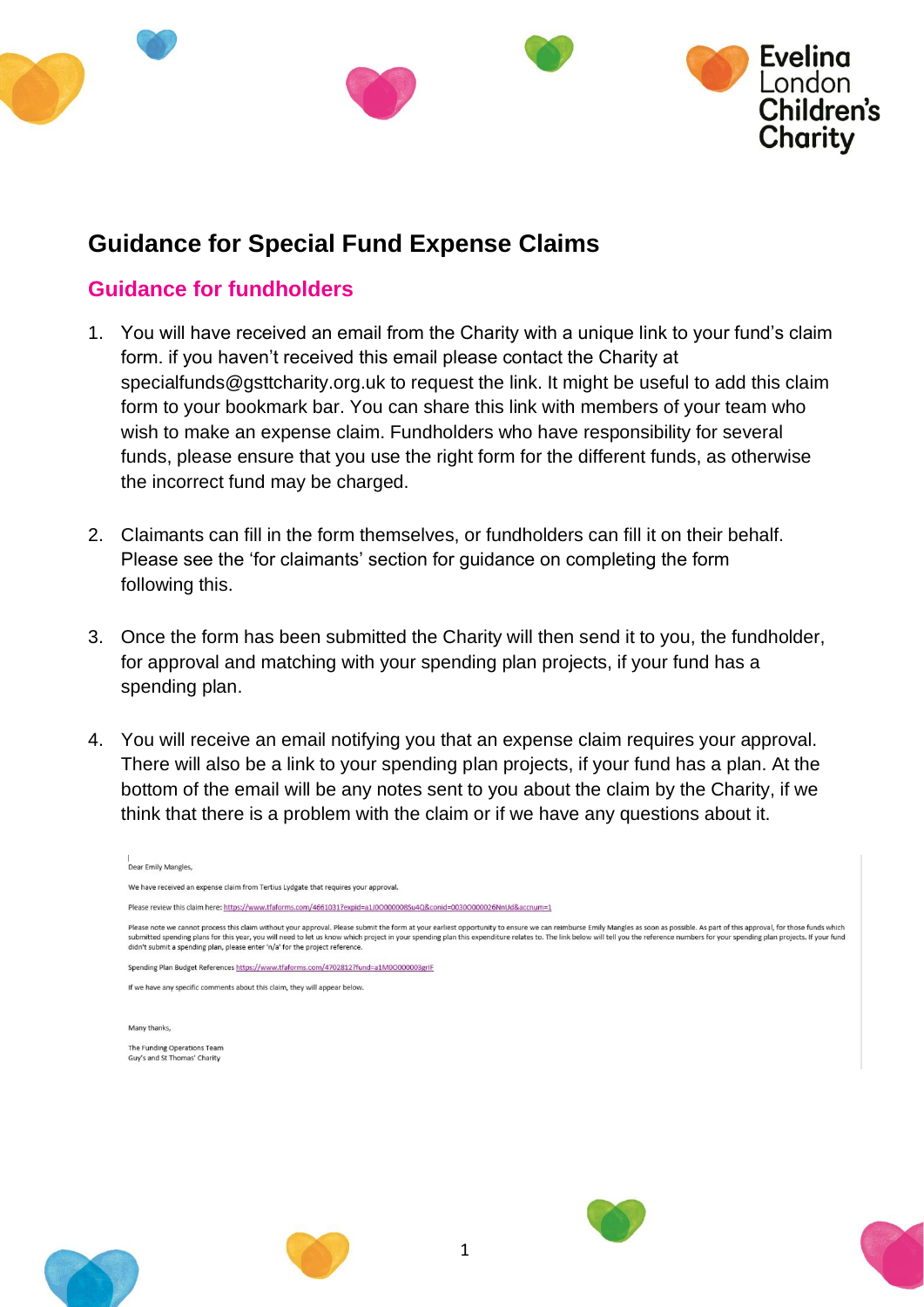





- 5. The first link in the email will take you to the claim form for your review. Please check that the claimant and claim details are correct and that you approve this being supported by your charitable fund.
- 6. You will then need to review each expense and enter the code (eg 000000167) for the relevant spending plan project. You can check your project codes by clicking the second link in the email. If you don't have a spending plan, please enter n/a.

Below is a list of your Spending Plans to support this Expense Claim

| - Spending Plans Projects     |           |  |  |  |  |  |
|-------------------------------|-----------|--|--|--|--|--|
| Project                       | Reference |  |  |  |  |  |
| How long is a piece of string | 000000167 |  |  |  |  |  |
| find out the price of fish    | 000000166 |  |  |  |  |  |
|                               |           |  |  |  |  |  |

- 7. In the Activity analysis box please select the purpose of the expense from the below list. More detailed guidance on these sections can be found in our fundholders workbook but the below quick reference guide and some examples should help:
- Medical Research- staff costs, training, presenting research at conferences, academic journal costs, laboratory expenses and consumables.
- Staff Benefit- staff training, annual staff parties, support to attend a conference, staff welfare.
- Clinical Activity- New equipment, clinical innovation, clinical staffing
- Physical Environment- Refit of staff rooms, new kit of training rooms (projector) upgrade of outdoor spaces, kit for patient or carers (new chairs), art.
- Non-clinical support- patient information & support, volunteer costs, support groups